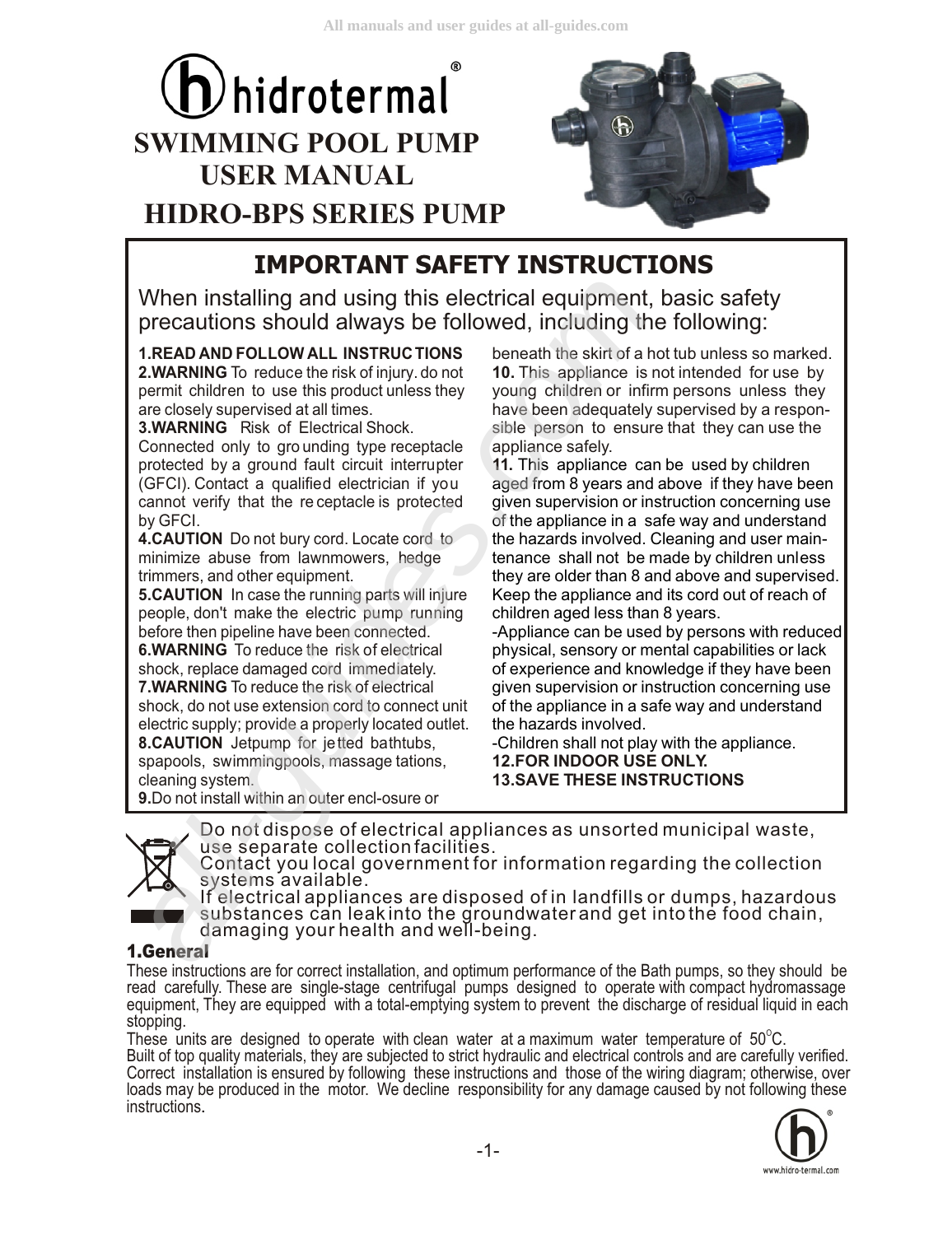#### **2.lnstallation**

 $\prod$ 

The pumps should be installed horizontally, securing them with screws through the holes in the supports to prevent undesirable noise and vibration.

The suction, pipe of the pump should be as short as possible.

The rating Label must be visible after installation. Parts coutaining live parts, except parts supplied with safety extra low voltage<12V, must be inaccessible to a person in the bath. Class I appliances must be permanently connected to fixed wiring. Part including electrical components except remote control devices must be located or fixed so that they cannot into bath.

#### **3.Pipe Assembly**

The suction and discharge pipes should have a diameter equal to or greater than that of the intake tapping of the pump.

Avoid traps as, in addition to affecting efficiency, they impede total overall emptying. The suction and discharge pipes should not rest on the pump in any case.

Seal all the connectors and unions well. Avoid any dripping on the motor, which would unfailingly damage it.

#### **4.Electrical connection**

The electrical install action should have a multiple separation system with contacts opening at least 3mm.



For continued protection against possible electric shock this unit is to be mounted to the base in accordance with the installation instructions.

The protection of the system should be based on a residual current device (RCD) with a rated tripping current not exceeding 30mA. The supply cable should comply with EMC standards (2). Single-phase motors have built-in thermal protection. The electric connection must be carried out by qualified staff following strictly the "EN60335-2-41" standard. Be sure that the earth cable connection is correctly made.

Be sure that the equipotential connection between the bath and the pump is correctly made. Wires serving as equipotential bonding conductors shall have a cross sectional area between 2.5 and 6mm<sup>2</sup> and shall be equipped with the terminal suitable receptacle.

#### **5.Controls Prior to Initial Start-up**

Verify that the pump shaft turns freely.

/!\ Check that the mains voltage and frequency are according to the name plate. The hydromassage assembly should be equipped with a system to prevent the pump from starting up if a minimum water level is not present.

Check the rotating direction of the motor, which should concur with that indicated on the fan cover.

If the motor does not start up, try to locate the problem in the table of most common faults and their possible solutions that is provided further on.

THE PUMP SHOULD NEVER OPERATE DRY.

#### **6.Start-up**

Start electrically the pump only when the suction and discharge pipes are connected to the corresponding inlets and outlets. Check that there is no obstacle in the pipes.

Apply voltage to the motor and suitably adjust the jets to obtain the desired flow.

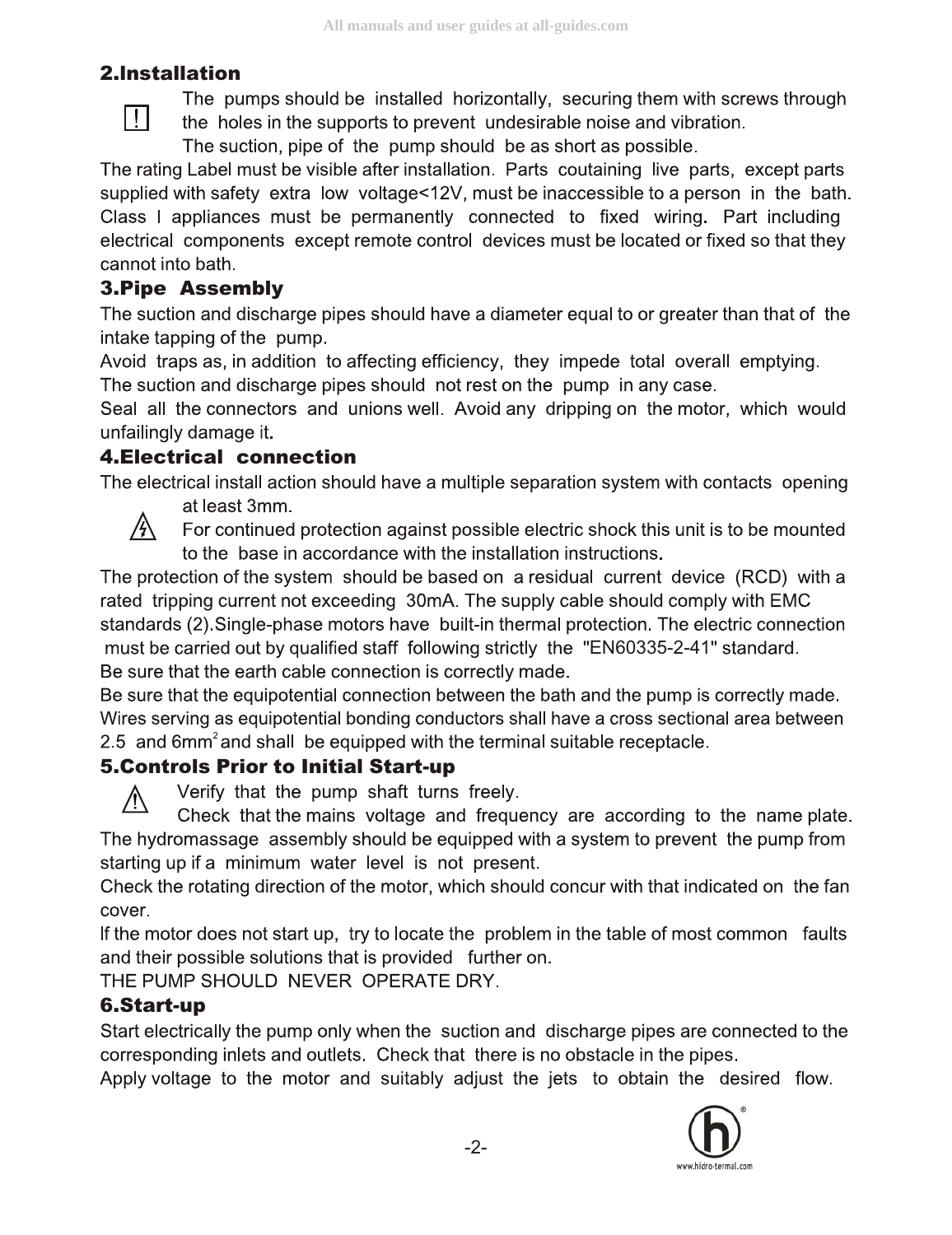#### **7.Maintenance and clean**

Our pumps for hydromassage facilities do not require any special maintenance or programming. If the pump will be idle for a long period of time, it is recommended to disassemble, clean and store it in a dry, well-ventilated place. If the supply cord is damaged, it must be replaced by the manufacturer or its service agent or a similarly qualified person to a hazard.

Pump can be automotive empty water after correct installation.

When the pump needs to clean (1) filling with water up to level position of bathtub's nozzle, (2) operating 2-3mimute,(3) exhausting water of bathtub after engine stop.

### **8.Trouble Shooting Guide**

| <b>SYMPTOM</b>                                | <b>POSSIBLE CAUSE</b>             | <b>CHECK</b>                                                                                                                                                                                                                                  |  |  |  |  |
|-----------------------------------------------|-----------------------------------|-----------------------------------------------------------------------------------------------------------------------------------------------------------------------------------------------------------------------------------------------|--|--|--|--|
| PUMP DOES<br>NO TURN                          | NO POWER<br>TO PUMP               | -incoming power to the pump?<br>-Is circuit breaker on?<br>-Is GFCI operating properly?<br>-Is the air switch plugged in?                                                                                                                     |  |  |  |  |
| PUMP NOT<br><b>PUMPING</b><br><b>PROPERLY</b> | <b>BLOCKAGE OR</b><br><b>LEAK</b> | -Jets should be pointed away from the suction<br>inlet so air is not forced into pump suction<br>-Is the in-tub suction inlet blocked or covered?<br>-Is there any debris in the pump housing?<br>-Is there a leak in the piping or the pump? |  |  |  |  |
|                                               | LOW VOLTAGE                       | -Is the proper voltage applied to the pump?<br>-Is there an extension cord being used?                                                                                                                                                        |  |  |  |  |